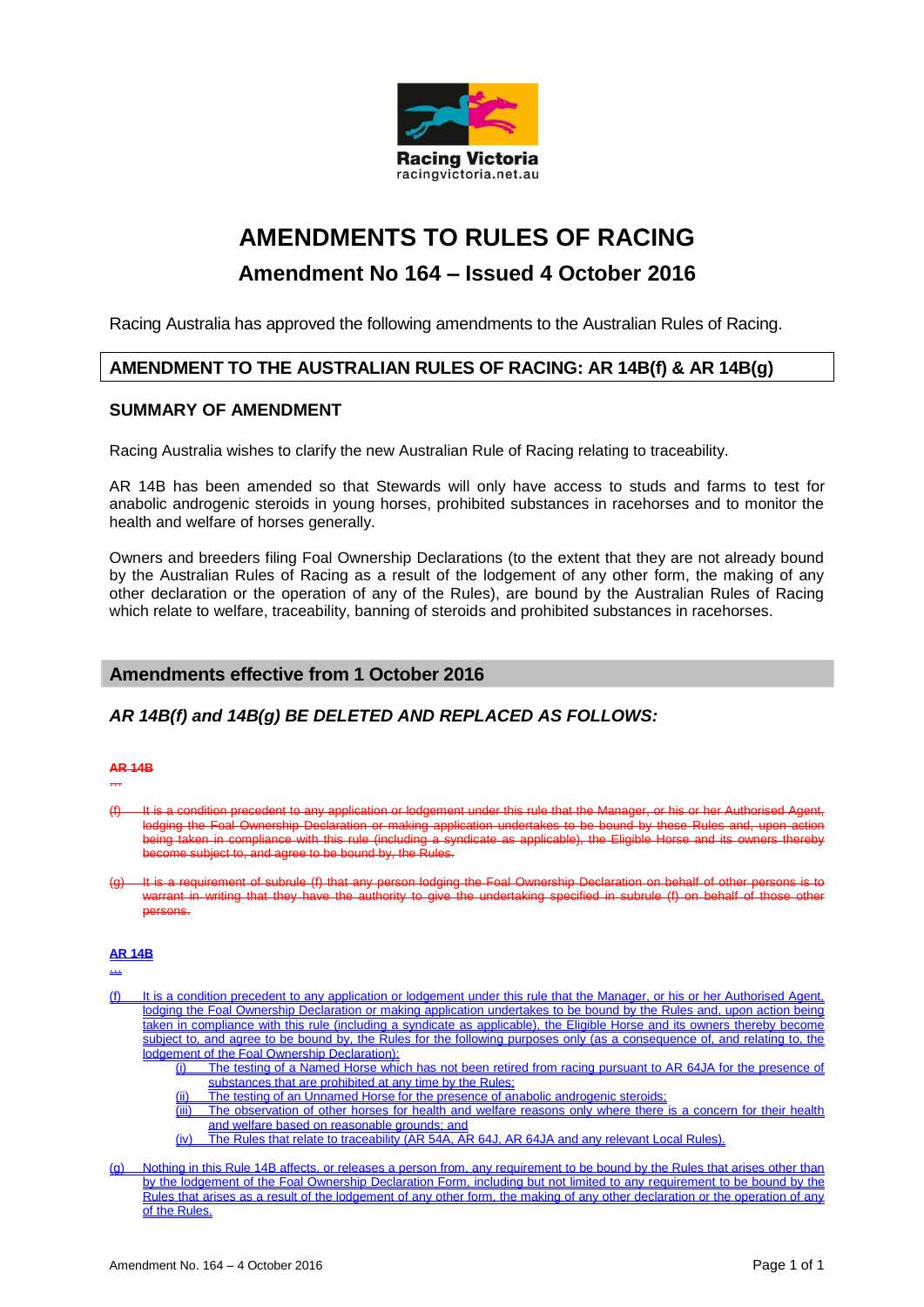# **AMENDMENT TO THE AUSTRALIAN RULES OF RACING: AR 64N**

#### **SUMMARY OF AMENDMENT**

There is no restriction on how close to race day a vaccine may be given to a horse.

Equine vaccines are known to produce transient local and systemic reactions following their administration, and a prohibition from starting within a specified period after their administration should be introduced.

As a vaccinated horse could present performance and integrity concerns, it is undesirable to have horses in competition inside a specified period before such vaccinations.

Consequently, Racing Australia has decided that a five clear day rule be introduced with an additional provision that vaccinations be included in the horse's treatment record. Prior permission of the Stewards could be sought for administering a dose of vaccine to a horse within the five clear day period only for the purpose of facilitating international travel, such vaccination being notified publicly.

#### **Amendments effective from 1 October 2016**

#### *AR 64N BE DELETED AND REPLACED AS FOLLOWS:*

AR 64N

(1) A trainer must not enter or permit a horse that has been vaccinated against, including but not limited to, and 4, equine influenza, Hendra virus, strangles or tetanus, to participate in any race, official trial or jump-out during the seven (as defined in AR 1) following midnight on the day the vace

(2) A trainer must ensure a record of any administration of a vaccine is included in the trainer's record of treatment for such horse  $\overline{\text{in}}$  accordance with the requirements of AR 178(F)(1).

(3) Where a horse has been administered a vaccine, or the Stewards reasonably suspect that a horse has been administered a accine, during the seven clear days prior to the day of a race, official trial or jump-out, the Stewards may order the withdrawal of<br>e borse from the relevant race, official trial or jump-out. the relevant relevant race, or i<br>the relationship of the relevant rate rate rate in the relevant rate of the relevant rate in the relevant rate

(4) Any trainer who breaches AR 64N(1) or AR 64N(2) may be penalised.

*Note: For the purpose of AR 64N and by way of example, if a horse was subjected to a vaccine administration at any time on a Monday (1st day of month), that horse would be ineligible to race until the Tuesday in the following week (9th day of month).*

#### AR 64N

A trainer must not, without the express permission of the Principal Racing Authority (or the Stewards exercising powers delegated to them), enter or permit a horse that has been administered a dose of vaccine against, including but not limited to, equine herpesvirus 1 and 4, equine influenza, Hendra virus, strangles or tetanus, to participate in any race during the five clear days (as defined in AR 1) following midnight on the day the dose of vaccine was administered.

(2) A trainer must ensure a record of any administration of a dose of vaccine is included in the trainer's record of treatment for such horse in accordance with the requirements of AR 178(F)(1).

(3) Where a horse has been administered a dose of vaccine, or the Stewards reasonably suspect that a horse has been administered a dose of vaccine, during the five clear days prior to the day of a race, the Stewards may order the withdrawal of the horse from the relevant race.

(4) Any trainer who breaches AR 64N(1) or AR 64N(2) may be penalised.

*Note: For the purpose of AR 64N and by way of example, if a horse was subjected to a vaccine administration at any time on a Monday (1st day of month), that horse would be ineligible to race until the following Sunday (7th day of month).*